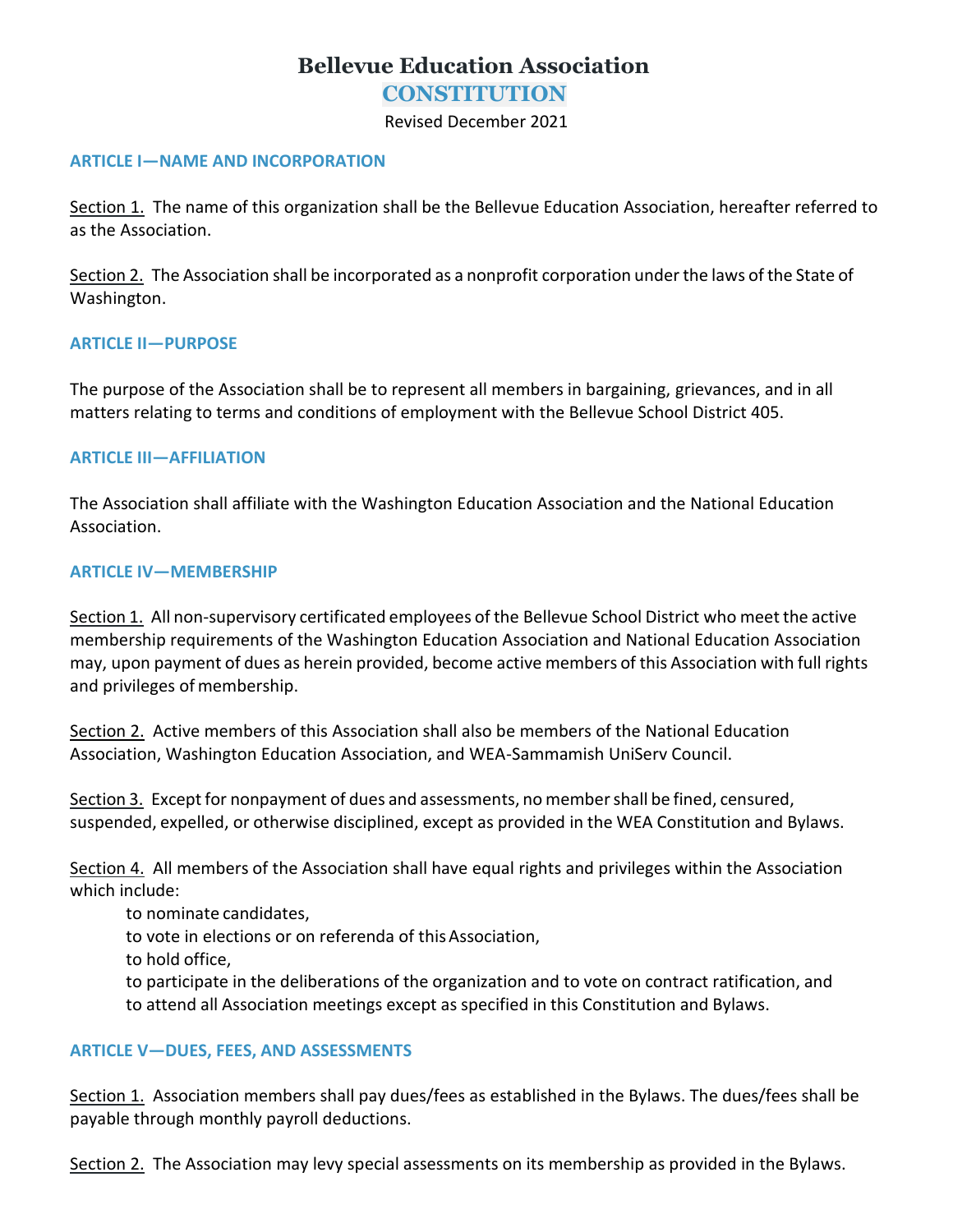The special assessment must first be approved by a majority vote of the members of the Representative Council. The special assessment must thereafter be presented for a vote of the general membership and be approved by a two-thirds majority of the members who vote in such election. Assessments will be collected in the same manner as are the dues.

# **ARTICLE VI—OFFICERS**

Section 1. The officers of the Association shall consist of a President, Vice President, Secretary and Treasurer.

Section 2. Nominations from the floor shall be called for and received at the March Representative Council meeting. Nominations of officers shall be closed at the April meeting of the Representative Council following notice to all members and an open period for nominations. Specific requirements concerning this notice and this open period shall be contained in the Bylaws. Elections occur in May and will begin not less than ten (10) days following the close of nominations.

Section 3. The term of office for officers shall be two (2) years, beginning July 10. Terms of officers shall be limited to three (3) consecutive two-year terms or a total of no more than seven (7) consecutive years in any one officer position. Officers shall be elected in even years.

Section 4. In the event of a vacancy in the office of President, the Vice President shall become President for the balance of the term. All other vacancies shall be filled as described in the Internal Procedures.

Section 5. The duties of officers shall be as provided in the Bylaws.

Section 6. An elected officer may be removed from office for cause by a recall election which may be initiated through a petition signed by 10 percent of the membership. A general membership meeting will be scheduled prior to the recall election within thirty (30) days after receipt of the recall petition. Following the general membership meeting, the recall election shall be by secret ballot of the membership. The Executive Board shall notify in writing any officer who has been recommended for recall.

# **ARTICLE VII—REPRESENTATIVE COUNCIL**

Section 1. The Representative Council shall be the legislative and policy making body of the Association.

Section 2. The Representative Council shall consist of the Executive Board and one or more representatives from each staff work site and department as specified in theBylaws.

Section 3. Members at each work site shall elect for a term of one (1) year, two (2) Representative Council representatives. Schools may elect a third rep with 60 members, a fourth rep with 80 members, a fifth rep with 100 members, etc. There shall be at least one representative per work site.

Section 4. One at-large member of rep council shall be elected for a term of one (1) year from each of the following constituency groups for a total of fifteen(15) at-large positions: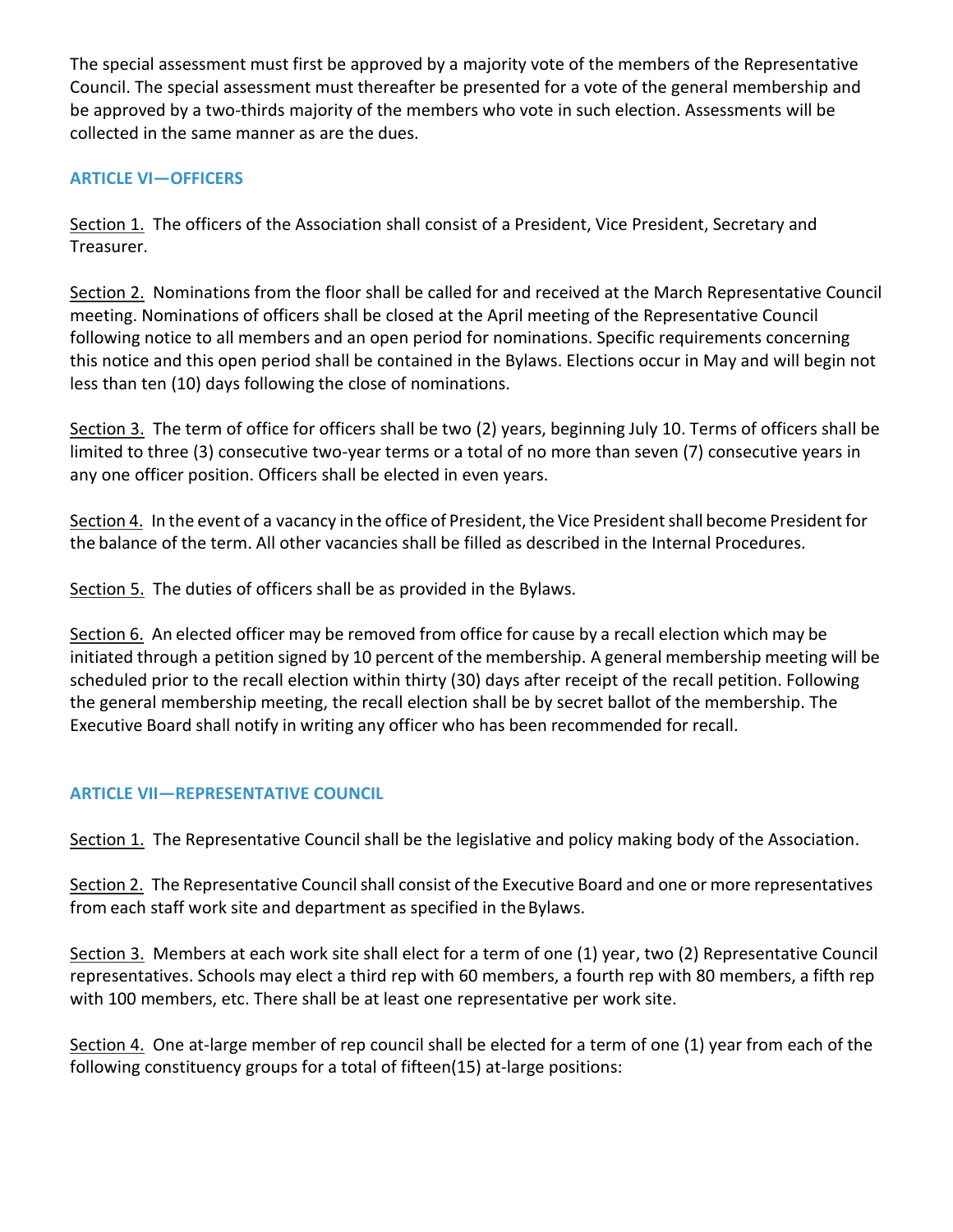Elementary Specialists Pre-K Special Education Elementary Special Education Secondary Special Education OT, PT SLP Elementary Counselors Secondary Counselors Psychologists and Social Workers Nurses Curriculum and technology Elementary MLL, Title 1, & LAP Secondary MLL, Title 1, & LAP Dual Language Advanced Learning

Section 5. Terms will begin on July 10. Any vacancy will be filled by election in the building/department for the remainder of the term.

Section 6. Members of the Representative Council shall be elected as set forth in the Bylaws.

Section 7. The specific duties of the Representative Council shall be provided in the Bylaws.

Section 8. Efforts will be made to have the composition of the Representative Council reflect the ethnic diversity of the Association membership.

Section 9. Each member of the Representative Council shall attend regular meetings of the Representative Council or provide a substitute unless he/she receives a prior excuse fromthe President. Aftertwo (2) unexcused absences of a representative, the President may declare the seat unfilled and call for an election to fill out the term.

Section 10. A recall election shall be held after the receipt of a petition bearing the signatures of at least 50 percent of the representative's local constituency. The recall election will then be held within thirty (30) days of the receipt of the petition.

Section 11. Any member of the Association who is not a member of the Representative Council may attend its meetings, may receive permission to speak, but will not have voting privileges.

## **ARTICLE VIII—EXECUTIVE BOARD**

Section 1. The Executive Board shall be comprised of the officers and the At-Large Representatives.

Section 2. At-large members of the Executive Board shall be elected by the membership for a term of two (2) years from each of the following constituency groups for a total of nine (9) at-large positions:

Two representing elementary

One representing middle school

One representing high school

One representing classroom-based student services, including teachers of special education; Advanced Learning, MLL and Title Istudents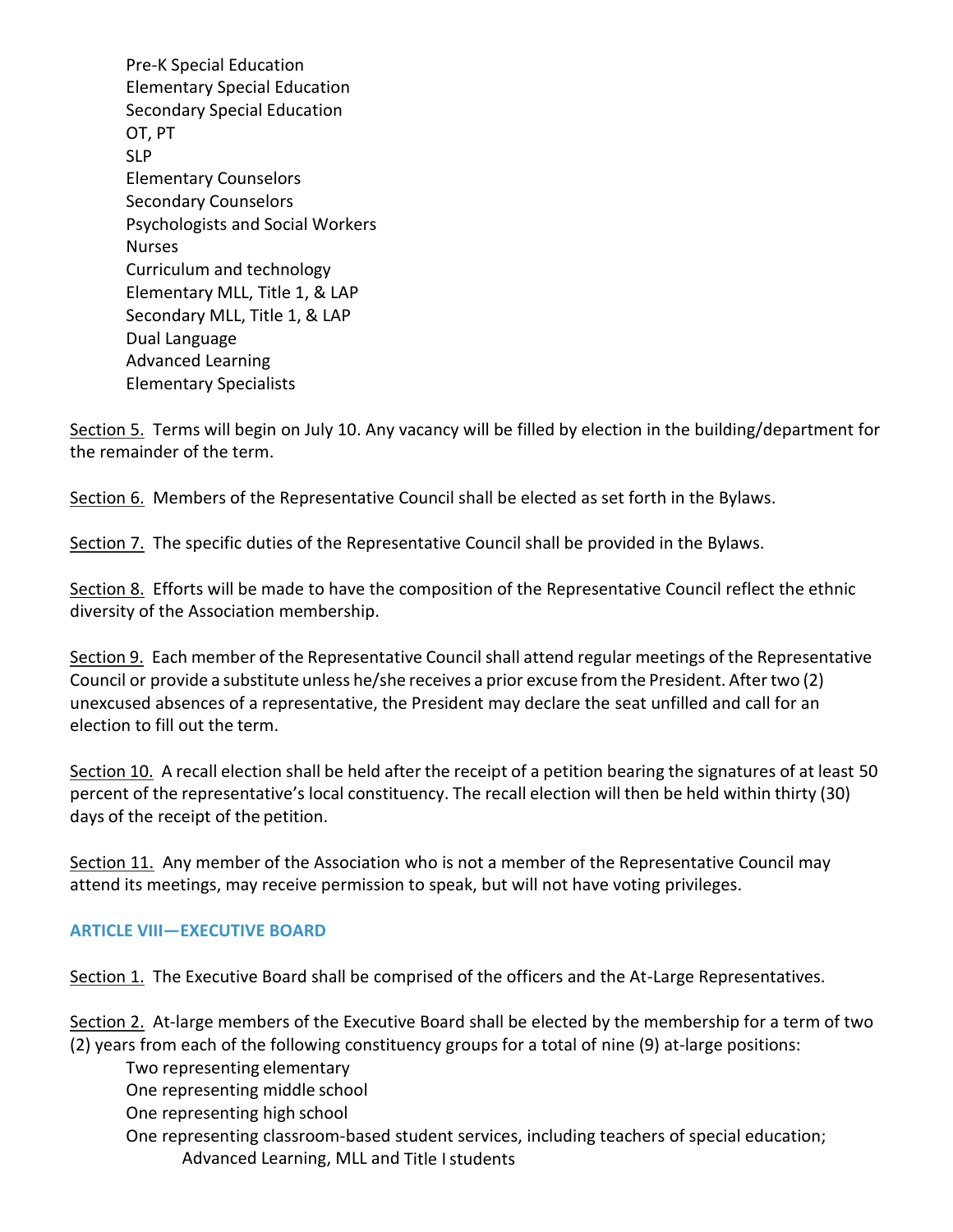One representing ESA student services, including elementary and secondary counselors, OT/PT/SLP, psychologists, nurses, and socialworkers One representing specialists, including art, music, and physical education; librarians; CTE; curriculum and technology department One Equity Specialist One Early Career Educator Specialist

Section 3. The Executive Board shall be the body through which the general administrative and executive functions of the Association shall be carried out.

Section 4. At-large representatives shall be elected as set forth in the Bylaws.

Section 5. The specific duties of the representatives serving on the Executive Board shall be provided in the Bylaws.

Section 6. Executive Board representatives may be recalled in the same manner as is outlined above in Article VI, Section 6.

Section 7. Efforts will be made to have the composition of the Executive Board reflect the ethnic diversity of the Association membership.

Section 8. Except for the office of the President, vacancies on the Executive Board shall be filled by special election unless the Executive Board in its discretion determines that the balance of the incumbent's term is so short as not to warrant an election.

# **ARTICLE IX - SAMMAMISH UNISERV COUNCIL BOARD OF DIRECTORS**

Section 1. The President shall be designated to serve on the Sammamish UniServ Council Board of Directors.

Section 2. Additional Sammamish UniServ Council Board of Director positions shall be elected by the membership in the spring of odd years according to the timeline set forth in the Bylaws.

Section 3. Candidates for the position of Sammamish UniServ Council Board of Directors must have Rep Council, Exec Board or other BEA Leadership Experience.

Section 4. Each term of office shall be for two (2) year(s). Vacancies on the Board of Directors shall be filled by recommendation from the President of the Association and the Executive Board shall consider and approve, change, or disapprove all such recommendations.

Section 5. UniServ representatives may be recalled in the same manner as is outlined above in Article VI, Section 6.

## **ARTICLE X—POLICY AUTHORITY**

A majority vote of the membership present and voting at any duly authorized meeting or at a meeting of the Representative Council shall determine the policies and actions of the Association except as otherwise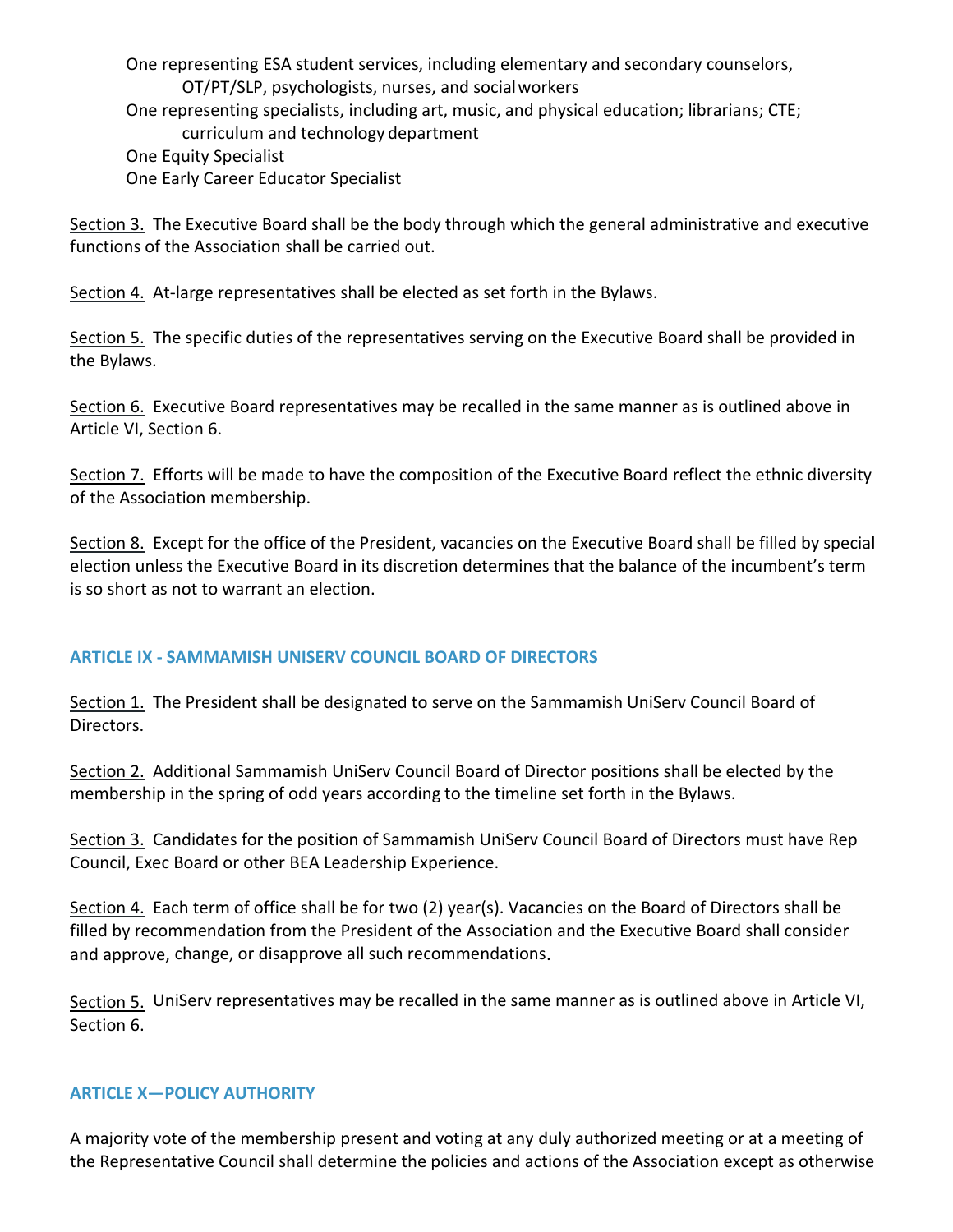## **ARTICLE XI—PARLIAMENTARY AUTHORITY**

The current edition of Sturgis Standard Code of Parliamentary Procedure governs this organization in all parliamentary situations that are not provided for in the law or in its charter, Constitution, Bylaws or adopted rules.

## **ARTICLE XII—AMENDMENTS**

Proposals to amend this Constitution may be made by the Executive Board or by petition of 25 percent of the membership. This Constitution shall be amended by a two-thirds secret ballot vote of the members voting. Notice of this election and the proposed amendment(s) shall have been delivered to the membership at least twenty (20) days in advance. Voting, at the discretion of the Executive Board, may be part of a general membership or special meeting, or through other established election procedures. Amendments shall become effective immediately unless otherwise provided.

[Washington Education Association](http://www.washingtonea.org/) Copyright © 2021. All Rights Reserved.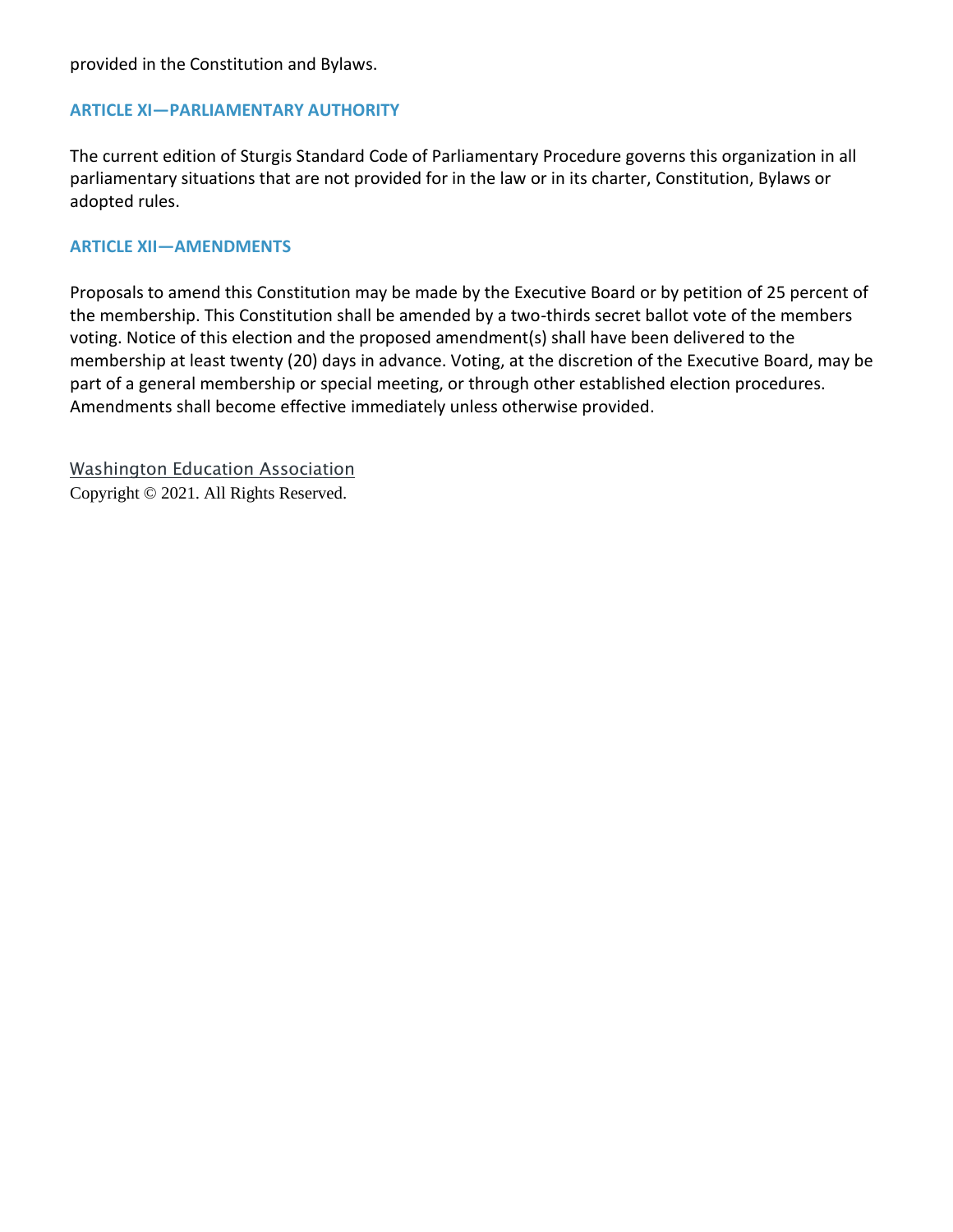# **Bellevue Education Association**

## **BYLAWS**

Revised September 2019

#### **ARTICLE I—MEMBERSHIP**

All members of the recognized bargaining unit are eligible for local association membership.

#### **ARTICLE II—DUES, FEES, AND ASSESSMENTS**

Section 1. Association members shall pay annual BEA dues in the amount up to 1.0% of the base salary of the first cell (row 1, column A) on the previous year's BSD salary schedule. Said dues are to be adjusted by quartiles to the nearest whole dollar within the following FTE: 0.00-0.25; 0.26-0.50; 0.51-0.75; 0.76-1.00. Any change from the current year's dues will be proposed and voted on at the May meeting of the Representative Council and will go into effect the first contracted day of the following school year. Substitutes who join the Association will pay BEA dues equal to the 0.00-0.25 FTE quartile. Association members will be assessed annual dues for the WEA-Sammamish Council, WEA and NEA as per those organizations' bylaws.

Section 2. Special provisions may be made for members of other locals transferring into this local during the membership year.

Section 3. The Association may levy special assessments on its membership. The special assessment must first be approved by a majority vote of the members of the Representative Council. The special assessment must thereafter be presented for a vote of the general membership and be approved by a majority of the members who vote in such election. Assessments will be collected in the same manner as are the dues.

#### **ARTICLE III—MEETINGS**

Section 1. There shall be at least eight (8) Executive Board meetings per year. All Executive Board meetings shall be called by the President with at least 7 (seven) days written notice or by a majority of the Executive Board with at least 7 (seven) days written notice.

Section 2. The President shall call at least eight (8) meetings of the Representative Council each year.

Section 3. General meetings of the membership may be called by the President and/or the Executive Board, or within fifteen (15) workdays of the receipt of a petition to the President signed by twenty (20) percent of the members. Definition and examples of emergency situations are set forth in the BEA Internal Operating Proceduresdocument.

Section 4. All meetings of the membership, except special meetings, shall be announced by a written notice to the membership at least 10 (ten) days in advance of saidmeeting.

Section 5. The Executive Board by a majority vote may call a special meeting of any governance body at any time.

#### **ARTICLE IV—DUTIES OF OFFICERS**

Section 1. The President shall: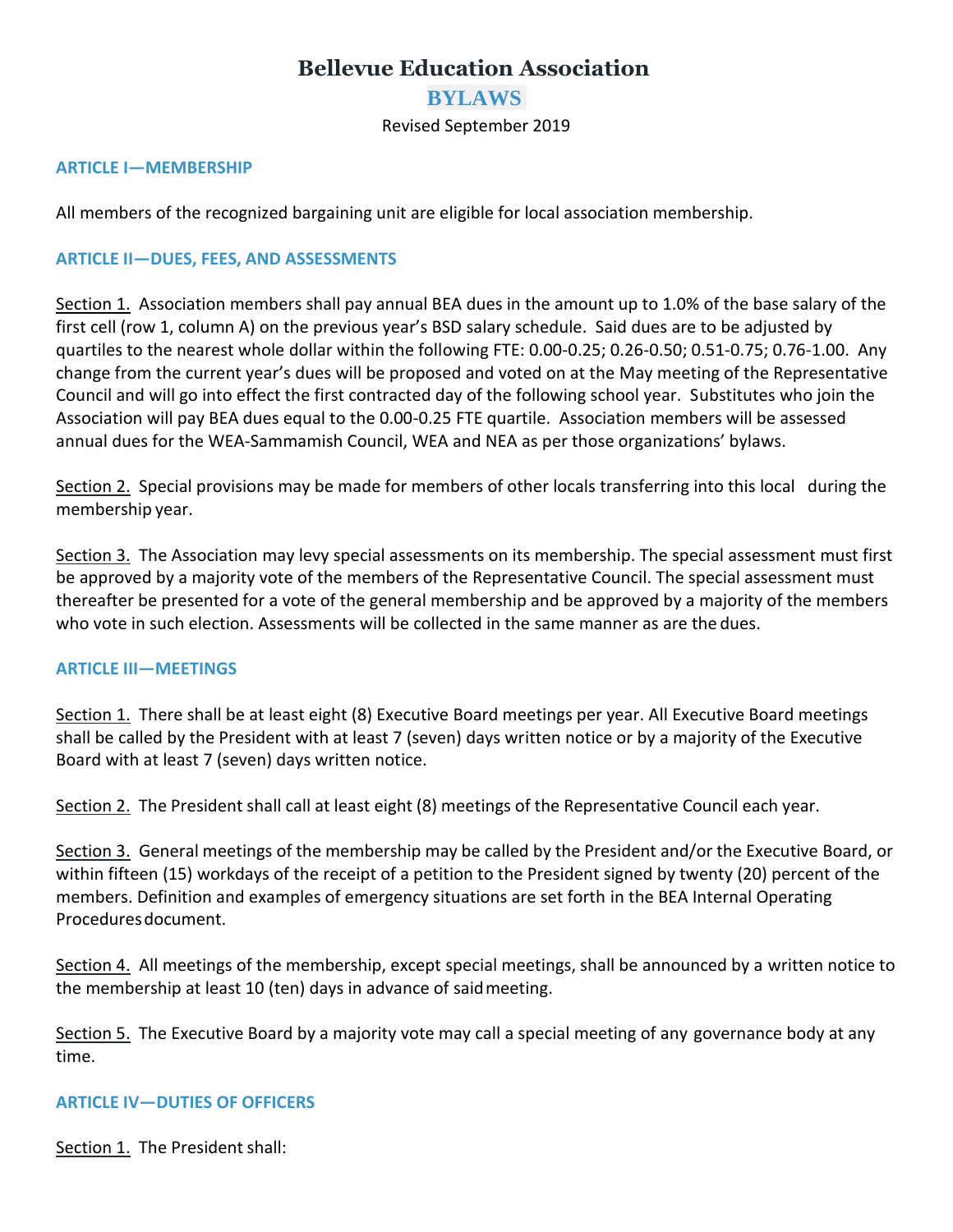- a. Preside at all official meetings and shall perform such duties as are customarily associated with the office,
- b. Recommend to the Executive Board the members to be considered for appointment to committees,
- c. Serve as an ex-officio member of all committees or designate someone to do so,
- d. Charge committees with their duties,
- e. Represent the Association at meetings of the Sammamish UniServ Council Board of Directors, and
- f. Represent the Association at meetings with school district management.

Section 2. The Vice-President shall:

- a. Assist the President,
- b. Act in the absence of the President, and shall
- c. Serve as the Budget Committee chair.

Section 3. The Secretary shall:

a. Keep accurate minutes of all Executive Board and membership and Representative Council meetings.

Section 4. The Treasurer shall:

- a. Oversee the Association budget and accounting,
- b. See that financial records of the Association aremaintained,
- c. Oversee the collection, transmittal, and disbursement ofdues,
- d. Assist in the preparation of the annual budget of the Association, to be submitted for approval at the December meeting of the Representative Council,
- e. Keep the president and executive board informed of the financial condition of the Association, and
- f. Present a financial report once a year at a meeting of the RepresentativeCouncil.

# **ARTICLE V—DUTIES OF THE REPRESENTATIVE COUNCIL**

Section 1. The duties of the Representative Council shall consist of the following:

- a. Attend Representative Council Meetings,
- b. Adopt the annual budget,
- c. Approve or ratify the establishment of paid positions in theAssociation,
- d. Represent your building in Rep Council discussions andactions,
- e. Communicate with members in your building following each Rep Council Meeting,
- f. Forward communication from the BEA Office to the BEA members in your constituency,
- g. Be familiar with your contract provisions and be availableto problem solve with members regarding contract rights,
- h. Be available to accompany a member to a meeting with an administrator, or contact the BEA Office right away if a member is informed an administrator has "serious performance concerns" or could be facing disciplinary action,
- i. Invite colleagues to join the Association,
- j. Coordinate BEA Elections in your building and if online elections are not possible, deliver paper ballots to BEA on time,
- k. Enact such other measures as may be necessary to achieve the goals andobjectives of the Association which are not in conflict with the Constitution and Bylaws.

## **ARTICLE VI—DUTIES OF THE EXECUTIVE BOARD**

Section 1. Between meetings of the Representative Council, the Executive Board shall conduct and manage the affairs and business of the Association, including interpretation of the Constitution and these Bylaws.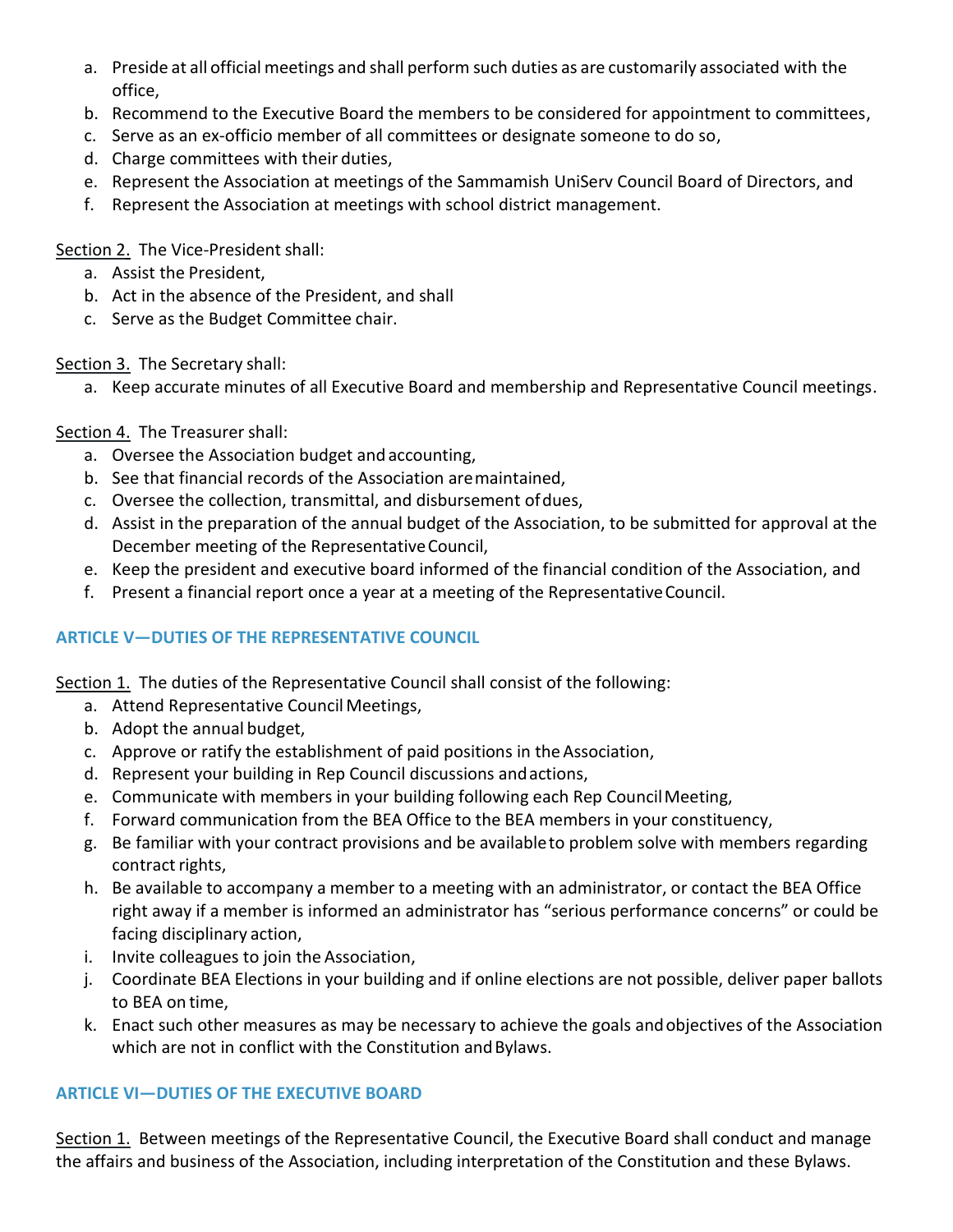Section 2. The Executive Board shall see that the budget is prepared and submitted for approval at the December meeting of the Representative Council.

Section 3. The Executive Board shall implement motions and resolutions approved by the Representative Council and put into operation other measures consistent with the Constitution, Bylaws and policies of the Association. It shall fix the time and place and shall make all necessary arrangements for general membership and specialmeetings.

Section 4. With the exception of committees established by the membership or the Representative Council, the Executive Board shall approve the appointment and discharge of all standing and special committee members, shall approve the creation of all special committees, and shall review the activities of all committees.

Section 5. The duties of each Executive Board at-large representative shall consist of: Attending all meetings of the Executive Board and Representative Council meetings and representing their membership at those meetings, and making regular contacts with the Faculty Representatives in their constituency to maintain twoway communication and to make building visits.

Section 6. Each term of office shall be for two (2) year(s) and commence on July 10. Termsof office shall be staggered so that the Elementary Representative Position 1, Specialist Representative, and Classroom-Based Student Services Representative positions are elected in even years; and the High School Representative, Middle School Representative, Elementary Representative Position 2 and ESA Student Services Representative are elected in odd years.

## **ARTICLE VII—DUTIES OF THE REPRESENTATIVES TO THE SAMMAMISH COUNCIL BOARD OF DIRECTORS**

Section 1. Each member of the Sammamish UniServ Council Board of Directors shall attend regular meetings of the Council and be active participants in Board designated activities

Section 2. Board members must make a report to Rep Council at least once a year and when otherwise deemed necessary or appropriate.

## **ARTICLE VIII - NOMINATIONS AND ELECTION OF OFFICERS, EXECUTIVE BOARD REPRESENTATIVES, REPRESENTATIVE COUNCIL, SAMMAMISH COUNCIL BOARD OF DIRECTORS AND WEA AND NEA DELEGATES**

Section 1. Nominations for WEA and NEA Delegates shall be opened by the President in a timely manner to allow for submittal of registration materials by the deadline established by WEA.

Section 2. Nominations from the floor for officers, Executive Board, and Sammamish UniServ Council Board of Directors shall be called for and received at the March Representative Council meeting as described in the Internal Operating Procedures. During the Representative Council meeting in April the nominations shall be closed.

Section 3. The ballot shall include candidates for all open Association offices and/or representatives. All officers, Executive Board Representatives, and Sammamish UniServ Council Board of Directors shall be elected by the general membership. All Representative Council members shall be elected by the members of their respective work site or constituency groups as listed in the Constitution.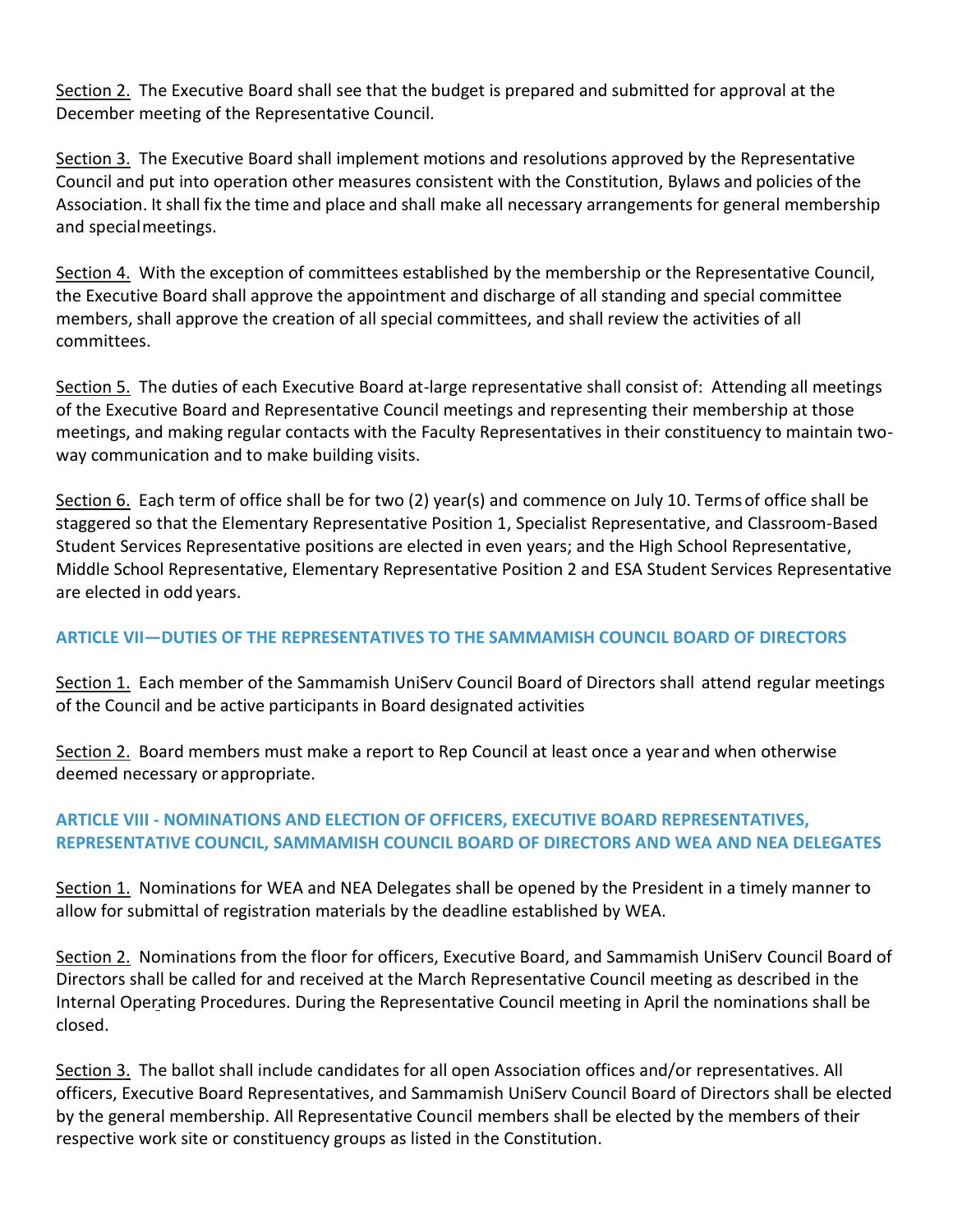Section 4. The Executive Board shall approve the time and place of nominations and elections and ensure that they are convenient for the greatest possible participation by all active members. The election shall be by secret ballot, observing the one (1) person, one (1) vote principle. When possible, on-line voting will be used in accordance with BEA Internal Procedures.

Section 5. To win, a candidate must receive a majority of the votes cast. In the event of a plurality or a tie, the Executive Board shall hold a run-off election within fifteen (15) days between the two (2) candidates receiving the most votes.

Section 6. No single member of the Executive Board may be elected to more than one (1) concurrent Executive Board position.

Section 7. The election of WEA and NEA Representative Assembly delegates shall follow the election procedures outlined by WEA and NEA. These delegates shall be elected at-large. To be elected as a WEA and/or NEA delegate and/or successor, a write-in candidate must receive at least five percent (5%) of the valid votes cast.

## **ARTICLE IX—COMMITTEES**

Section 1. Committees are authorized by the Bylaws. Special committees may be established by the Executive Board. The President recommends committee members to the Executive Board for approval. Committee members shall serve for a term specified by the Executive Board or until a recommendation by the President to discharge the member is approved by the Executive Board.

Section 2. When appropriate, a summary or minutes of the proceedings of each committee shall be filed with the President of the Association. The President shall provide copies of the minutes of standing committees to the committee chairpersons upon request for the ensuing year. All committees shall report to the membership as directed by the President and/or the Executive Board.

#### **ARTICLE XII—MEMBERSHIP AND FISCAL YEAR**

The membership and fiscal year shall be September 1 through August 31.

## **ARTICLE XIII—RATIFICATION OF AGREEMENT AND AUTHORIZATION FOR STRIKES**

Section 1. The President and the chairperson of the bargaining team shall be authorized to sign a legal, binding, yearly or multi-year agreement with the employing board after completion of the following procedure:

A report and recommendation by the bargaining team to the Executive Board,

A report and recommendation by the Executive Board to themembership,

A written digest of the proposed agreement or changes provided to all members, and

A majority affirmative vote by secret ballot of the membershipvoting.

Section 2. Ratification of amendments to the negotiated agreement shall occur by a vote of the total active membership using an online voting process after a report and recommendation to the Executive Board,